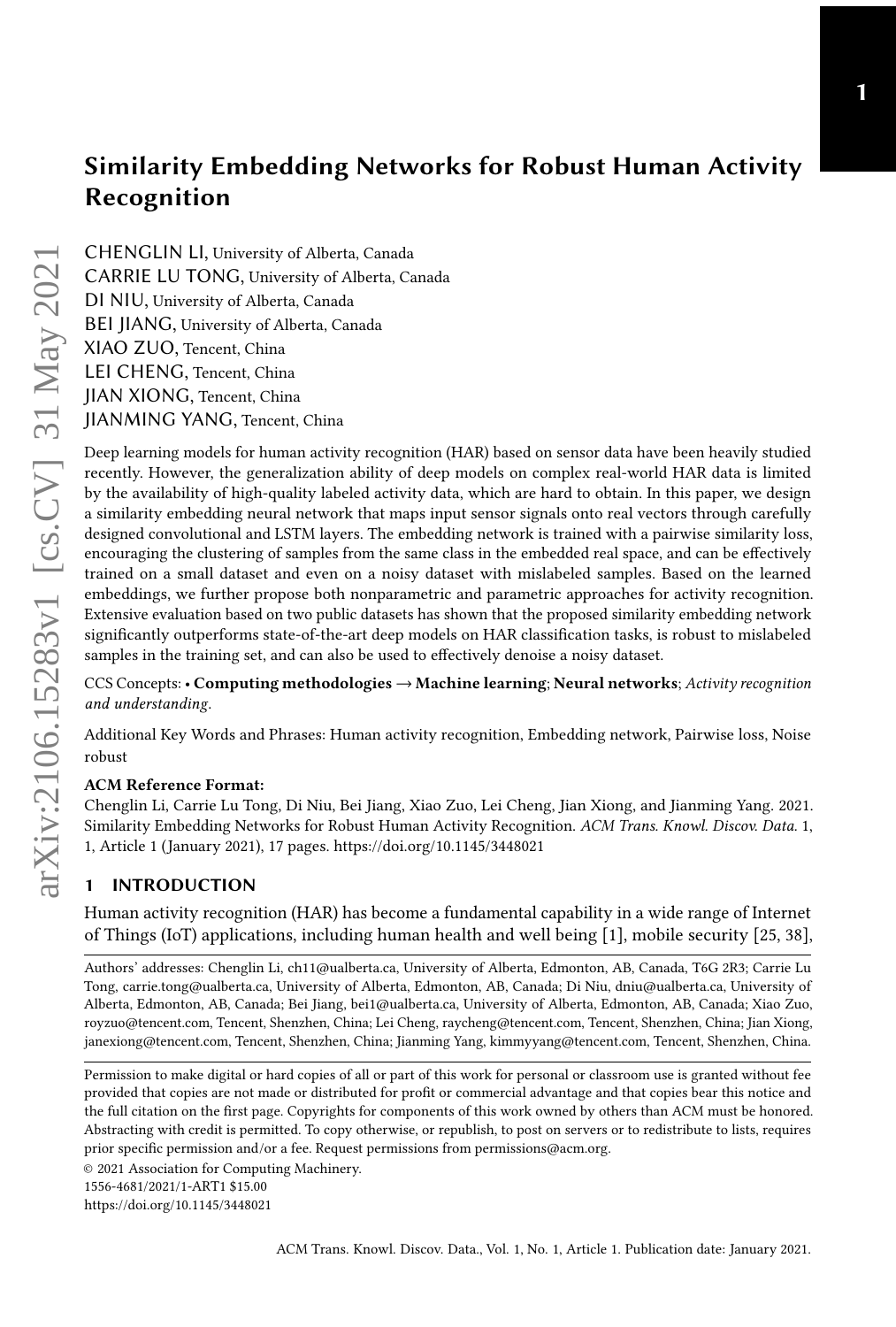tracking and imaging [\[21\]](#page-15-1) and vehicular road sensing [\[12,](#page-15-2) [15\]](#page-15-3). The widespread deployment of sensor technology, especially motion sensors like the accelerometer and gyroscope on mobile phones and smart watches, has made mobile sensing ubiquitous and fuelled HAR research with data.

HAR is essentially a time series classification task based on a collection of heterogeneous measurements from multiple motion sensors. Traditional machine learning approaches such as decision trees, support vector machines [\[2\]](#page-14-1), hidden Markov models [\[29\]](#page-16-2) and random forest [\[26\]](#page-15-4) models have been developed based on manually extracted features and achieved decent performance in some controlled environments [\[7\]](#page-15-5). However, these conventional pattern recognition algorithms heavily rely on the features correctly engineered from the raw data based on domain expertise and signal processing techniques, and therefore have limited generalizability.

Recently, deep learning has achieved great advances in fields such as computer vision [\[17\]](#page-15-6) and natural language processing [\[23,](#page-15-7) [24\]](#page-15-8). Popular deep learning models, including convolutional neural networks (CNNs), recurrent neural networks (RNNs), Restricted Boltzmann Machine (RBM) and their hybrids, have also been adopted for HAR tasks [\[5,](#page-15-9) [27\]](#page-15-10) to overcome the limitations of manual feature engineering. For example, DeepSense [\[41\]](#page-16-3), as a deep model, has achieved the state-of-the-art HAR performance.

These studies have fine-tuned the architecture of the deep neural networks and achieved good prediction accuracies in carefully controlled environments. For example, the USC-HAD dataset [\[43\]](#page-16-4) was collected from a special device, MotionNode, with a fixed sensing position (all users collect data by wearing MotionNode at the same position). Thus, even using CNNs with only 4 hidden layers, it can achieve a test accuracy of 97.01% [\[14\]](#page-15-11). On the other hand, the HHAR (Heterogeneous Human Activity Recognition) dataset collected by [\[34\]](#page-16-5) is a more complex one, with heterogeneous sampling rates, hardware devices and mobile operating systems. On this dataset, even with data augmentation techniques such as adding random noise, interpolation, and resampling [\[42\]](#page-16-6), the state-of-the-art model, DeepSense which combines RNN with multiple convolutional layers, can only achieve a 94% accuracy. Therefore, more robust models need to be developed to handle increasingly complex and non-uniform sensor data from diverse real-world devices.

Furthermore, to date, two important factors have hindered the widespread deployment of deep models in real-world HAR applications. First, it is commonly known that deep neural networks need to be trained on a large amount of samples in order to yield competent performance. However, it is hard to collect a large amount of labeled samples to train HAR classifiers. Most HAR datasets reported in the literature contain no more than a few or a dozens of users (with the largest study based on 48 users [\[39\]](#page-16-7)) and no more than tens of thousands of processed training samples, a size not comparable to the use of deep models in other fields, which usually have datasets of millions of samples or more, e.g., ImageNet. Second, in real world HAR applications, training data are usually collected from crowd sourcing and may be subject to labeling mistakes or noise due to careless or malicious users. Furthermore, unlike images, speeches or text, once sensor signals are collected, it is extremely hard to authenticate the correctness of their activity labels. As a result, for HAR problems, usually either a high-quality yet small dataset or a larger dataset with label noise is available. This explains why existing deep neural networks, which are originally designed for large and clean datasets, do not yield close-to-perfect performance on HAR tasks.

To overcome the aforementioned issues, in this paper, we propose a robust *similarity embedding* network (SEN) that can generate discriminative vectorized embeddings of input signals based on a small amount of training data. Such embeddings can directly be used for HAR, greatly boosting the classification accuracy, or for data denoising. We have made multiple contributions:

First, similar to DeepSense, we leverage both CNNs and RNNs to model the interaction among different sensor signals within a same time interval and the sequential dependencies of signals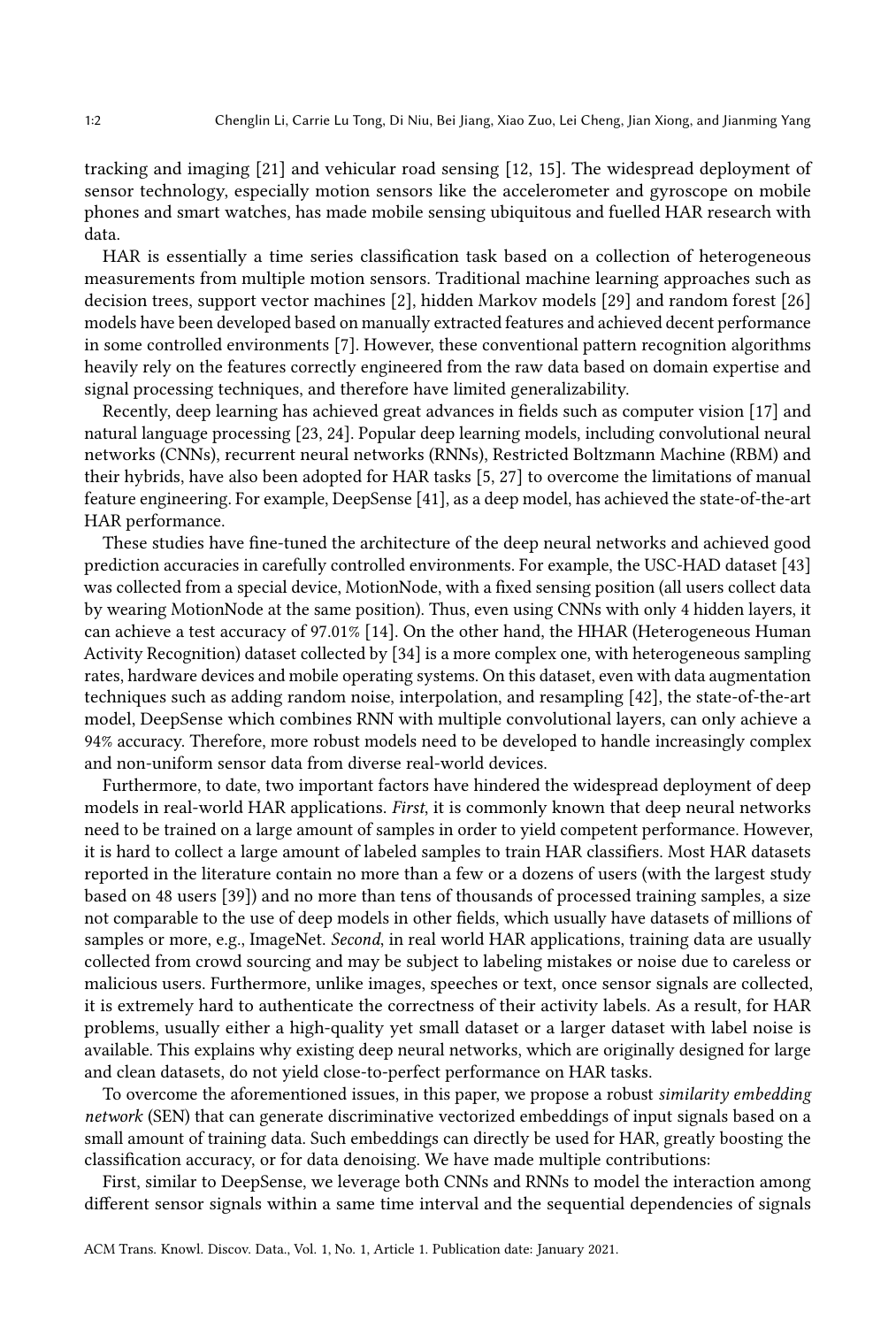across time intervals. Yet, we represent input signals differently and apply convolutional and LSTM layers in a new way that is optimized for performance. We show that our network structure alone when directly used for activity recognition is comparable to other state-of-the-art deep models, even at a much lower sampling rate of sensor data.

More importantly, we introduce the similarity embedding network (SEN), which is based on the proposed neural network, yet trained by approximating the class label similarity between any two samples using the cosine similarity between their embeddings in a real space. This replaces the cross-entropy loss in the original classification problem by a pairwise loss between a pair of samples, such that the embeddings of samples from the same class are pushed to cluster, while those of different classes are pushed to separate from each other. Since every pair of samples yields a loss value to optimize the proposed similarity embedding network, we in fact have bootstrapped a small dataset into a larger amount of training samples, while building robustness into the model. We discuss the connections of our technique to as well as its differences from learning to hash [\[40\]](#page-16-8), matching networks [\[36\]](#page-16-9) and one-shot learning [\[16\]](#page-15-12).

Based on the signal embeddings trained with the proposed SEN, we further propose two methods that achieve state-of-the-art activity recognition performance, including 1) a nonparametric nearest neighbor approach applied onto the embedded vectors; and 2) a MLP classifier applied on top of the similarity embedding network. We demonstrate, through experimental results, that the nonparametric nearest neighbor approach achieves strong robustness in the presence of small training sets and label noise.

In addition, we also propose a simple denoise procedure based on the trained SEN, which can leverage a small clean set to detect mislabeled samples in a potentially contaminated dataset.

We demonstrate the superiority and robustness of the proposed similarity embedding network on two publicly available datasets, the HHAR dataset and USC-HAD dataset. The proposed classification methods based on the embeddings found by SEN significantly outperform the state of the art in deep neural HAR. On the augmented HHAR dataset (following the same data augmentation procedure as DeepSense [\[42\]](#page-16-6)), our proposed model architecture achieved an accuracy over 98%, outperforms the 94.2% accuracy reported by DeepSense in a leave-one-user-out evaluation scheme when trained with cross-entropy loss on HHAR dataset. During stress test on the original HHAR dataset, by only using 110 training samples per class (7% of all data), our SEN-based method already achieves an accuracy of 95.03%, which is the same accuracy achieved by traditional classification-oriented deep models which, however, use 80% of data for training.

Furthermore, we demonstrate the robustness and generalizability of the proposed SENs by training the model on datasets with different noise rates. Results show that the proposed SEN-SM method is much more robust to labeling noise compared to classification-oriented deep neural networks. Finally, we also demonstrate the usefulness of the proposed SEN in terms of denoising a heavily contaminated dataset (with 40% mislabeled samples) using embeddings trained on a small amount of clean data.

The remainder of this paper is organized as follows. We first introduce the proposed network architecture, training based on pairwise losses, and our HAR classification methods in Sec. [2.](#page-2-0) Extensive evaluation of the proposed methods is then performed on two datasets and presented in Sec. [3.](#page-7-0) Sec. [4](#page-13-0) discusses the related work. Finally, we conclude the paper in Sec. [5.](#page-14-2)

#### <span id="page-2-0"></span>2 SIMILARITY EMBEDDING NETWORK

In this section, we introduce the architecture of the similarity embedding neural network (SEN), pairwise loss that we adopted to train the SEN model. Approaches that leverage the embeddings output of SEN for HAR task are also discussed in this section.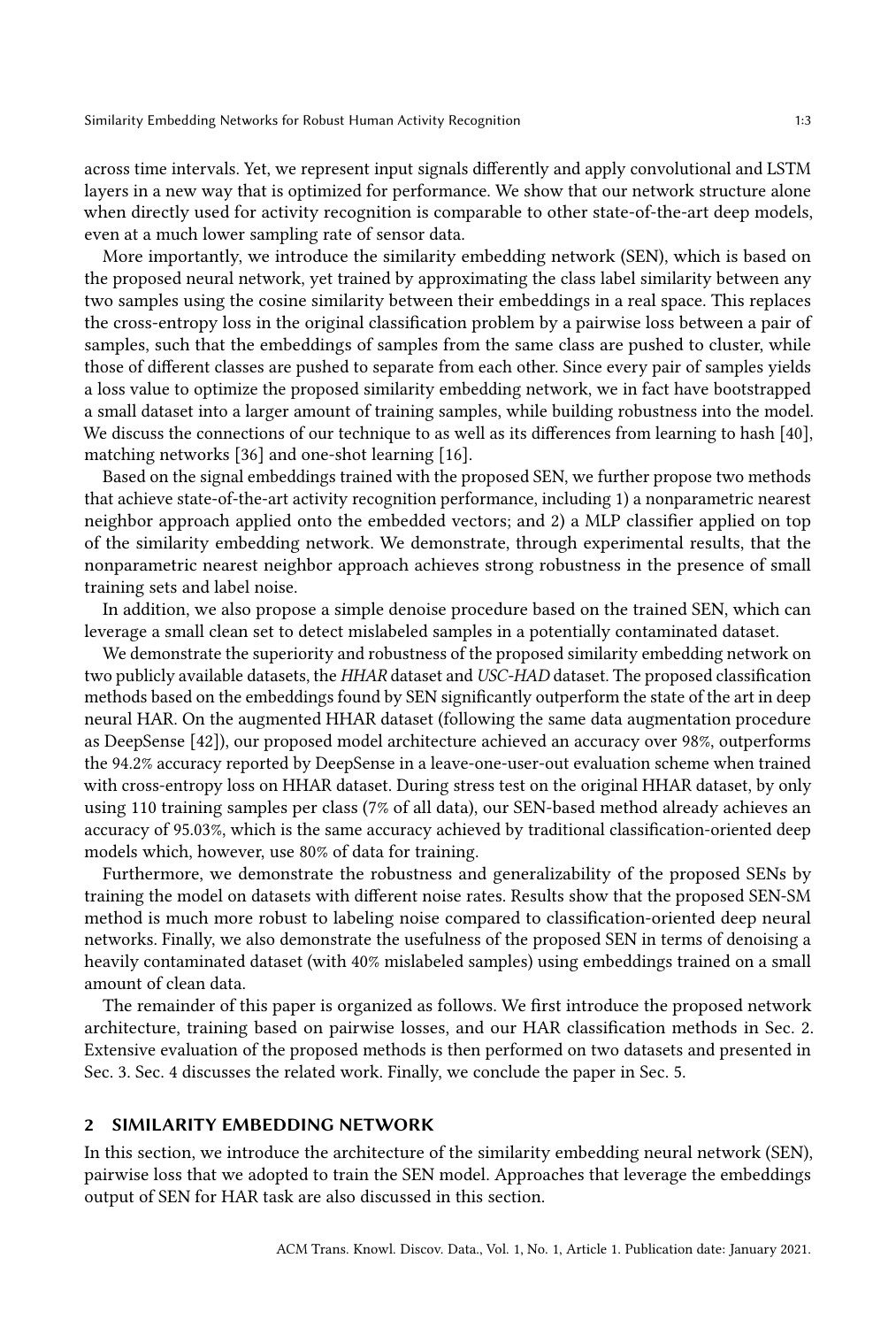<span id="page-3-0"></span>

Fig. 1. The proposed embedding network architecture. Boxes in orange represent data from accelerometer, while boxes in blue represent data from gyroscope.  $mx, my, mz, ma$  denote the magnitudes after Fourier transforms and  $fx, fy, fz, fa$  denote the corresponding frequencies after Fourier transforms.

#### 2.1 Sensor Signals Processing

In this paper, an original data sample consists of readings from two motion sensors  $S = \{S_1, S_2\}$ , typically including the accelerometer  $S_1$  and gyroscope  $S_2$ . Signals generated by each sensor  $S_i$ form a matrix  $D_i$  of the shape  $d^i \times n^i$ , where  $d^i$  is the dimensionality of the sensor  $S_i$  and  $n^i$  is the length of the signal. Typically,  $d^1 = d^2 = 3$  for motion sensors. Our procedure to process input motion sensor signals is similar to yet different from other typical deep models like DeepSense. The differences will be explained at the end of this subsection.

Considering one particular sensor  $S_i$  as an example. Let  $x_i, y_i, z_i$  be the time series data of sensor  $S_i$  along the x, y, z axes, respectively. We first compute the amplitude series as  $a_i = \sqrt{x_i^2 + y_i^2 + z_i^2}$ . The amplitude series  $a_i$  is then added to the original data of sensor  $S_i$  as its  $(d^i + 1)$ th axis. Thus, the data of sensor  $S_i$  becomes a matrix of shape  $(d^i + 1) \times n^i$ .

In order to leverage RNNs to model sequential dependencies, we split the data into  $k$  time intervals, each of width  $\tau$ , which is a tunable hyper-parameter. The Fourier transform is then applied to the time series of each time interval in each of the  $d^{i} + 1$  axes to get its frequency domain representation, which in our model is represented by both a vector of magnitudes and their corresponding frequencies. For example, the input series from axis x of sensor  $S_i$  is transformed into two vectors  $mx$  and  $fx$ , representing the magnitudes and their corresponding frequencies after the Fourier transform, respectively. Then, we stack all the outputs from Fourier transforms into a  $2(d^{i} + 1) \times f$  matrix, where f is the length of frequency domain representations. We apply the same procedure to all time intervals of sensor  $S_i$  and then stack them into a  $k \times 2(d^i + 1) \times f$ tensor  $X^i$ . Finally, the set of resulting tensors for each sensor,  $X = \{X^i\}$ ,  $i = 1, 2$ , will be the input into our embedding network.

Note that our signal processing method differs from typical deep models for HAR like DeepSense in two ways: 1) we introduce the amplitude series  $a_i$ ; 2) for each time interval at each sensor, we stack data into a  $2(d^i + 1) \times f$  matrix with each of the  $d^i + 1$  axes expanded into two rows (including magnitudes and frequencies after the Fourier transform), whereas DeepSense processes the same interval of data into a long  $d^i \times 2f$  matrix using concatenation.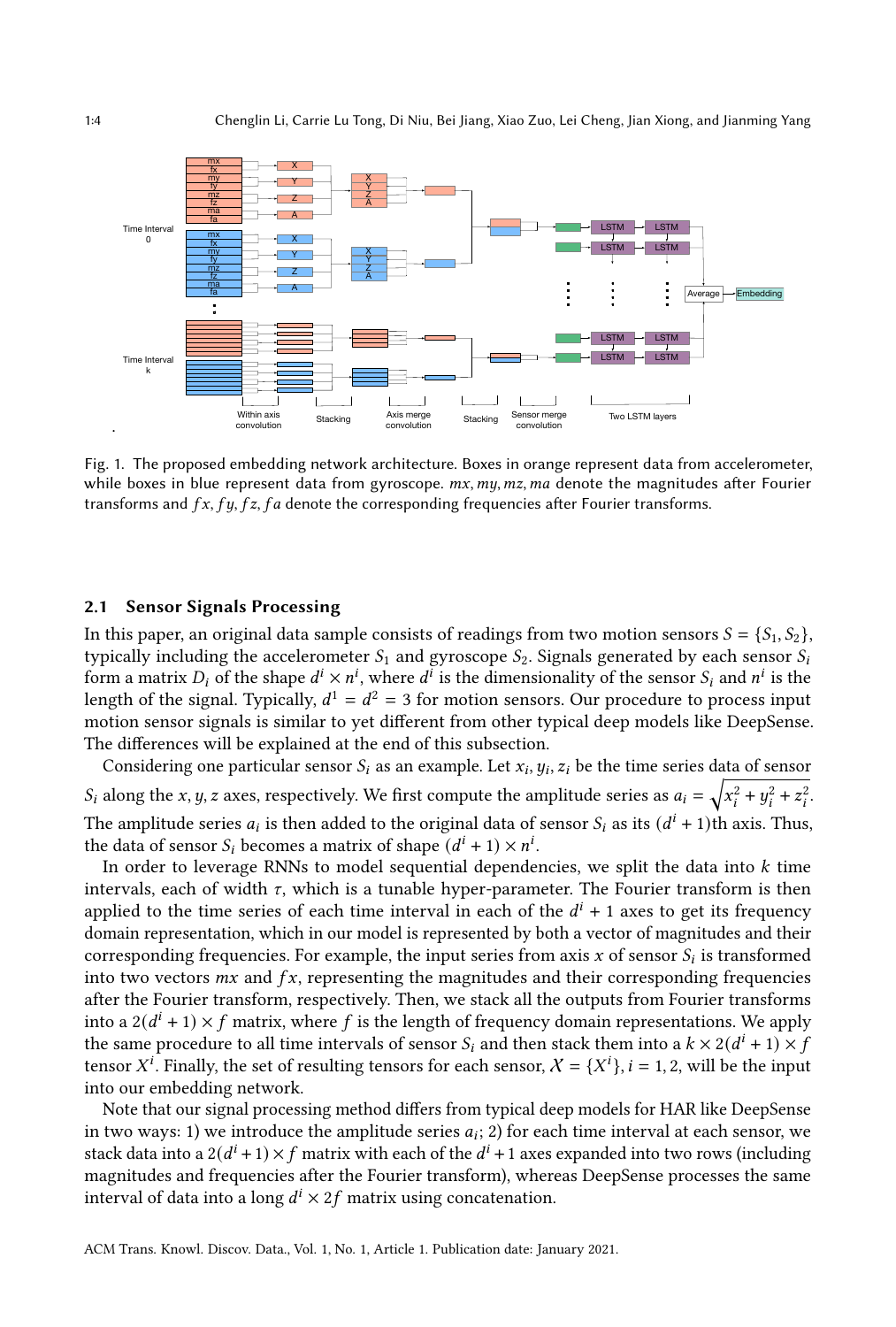#### 2.2 Network Architecture

Our embedding network encodes the input of any mobile sensor reading sample, which is a  $k \times |S| \times 2(d+1) \times f$  tensor X computed using the signal processing procedure mentioned above, into an embedded vector. As is shown in Fig. [1,](#page-3-0) the embedding network leverages both CNNs and RNNs in its neural encoding operation. Although prior research like DeepSense also adopted CNNs and RNNs to encode the time series from sensors, our network structure distinguishes from previous studies in multiple aspects.

First, as has been mentioned above, the input of our network is a tensor of shape  $k \times |S| \times 2(d+1) \times f$ . As is shown in the left side of Fig. [1,](#page-3-0) in each interval,  $mx, my, mz, ma$  represent the magnitudes (in frequency domain) and  $fx, fy, fz, fa$  represent the corresponding frequencies. However, in DeepSense the input data of each sensor form a tensor of shape  $d \times 2f \times k$ . That is, for each axis, DeepSense merges the output of the Fourier transform into a single vector, whereas we treat the magnitude-frequency pair as two stacked vectors. By stacking vertically, we can apply convolutional layers and stacking layers recursively and hierarchically for better feature extraction.

Second, similar to DeepSense, the data from each time interval is passed through a series of convolutional layers. But we apply the convolutional layers in a different way. DeepSense first applies three 1D convolutional layers to the  $d \times 2f$  input from each sensor to get a vector and then, after stacking the vectors from different sensors, applies three other 1D convolutional layers to learn the interactions between sensors.

In contrast, we apply *hierarchical* convolutional schemes to the input of size  $2(d + 1) \times f$  from each sensor. As is shown in Fig. [1,](#page-3-0) first, we apply the *within-axis convolution* with a filter of size  $2 \times \text{conv1}$  to the stacked pair of magnitudes and frequencies in each axis. Then we stack data from the four axes x, y, z, a together and apply the *axis-merge convolution* with a filter of size  $4 \times \text{conv2}$ to learn the interactions among axes. Finally, we stack the produced vectors from different sensors and apply the *sensor merge convolution*, which consists of two convolutional layers with a  $2 \times \text{conv3}$ filter and a  $1 \times \text{conv4}$  filter, respectively. All the convolutions in our network are 1D convolutions, with filters scanning along one dimension horizontally. In contrast to DeepSense which has 6 convolutional layers, we only have 4 convolutional layers. By using hierarchical convolutions and within-axis convolutions, and by applying stacking repeatedly, we avoid running into a 1D vector too early.

After the data of all  $k$  time intervals have individually gone through the above hierarchical convolutional layers, we obtain  $k$  CNN outputs in the order of time intervals. An RNN is then applied to these CNN outputs to capture sequential dependencies. A stacked structure with two layers of GRU is applied in DeepSense. Instead, we use two Long Short-Term Memory (LSTM) layers in our model which leads to better performance according to experiments. Finally, the  $k$ outputs of the second LSTM are averaged to yield the final output of our network, which serves as the embedding of the input signal sample.

#### <span id="page-4-0"></span>2.3 Training with Pairwise Losses

A key to the proposed similarity embedding network is to train it using pairwise losses instead of cross-entropy in classification. This will encourage the physical clustering of sample embeddings in a real space, bootstrap the training set and make the model robust to noise. Given  $N$  training samples  $X = \{x_i\}_{i=1}^N \in \mathbb{R}^{m \times N}$ , where m is the input feature size, and their labels  $Y = \{y_i\}_{i=1}^N \in \mathbb{R}^{c \times N}$ , where  $y_i$  is a one-hot vector of length c, with c being the number of activities, our objective is to learn an embedding function  $h(\cdot)$  represented by the neural network presented above so that the embeddings of all samples  $\hat{X} = \{h(x_i)\}_{i=1}^N \in \mathbb{R}^{l \times N}$  are well clustered in the real space  $\mathbb{R}^l$  according to their class labels.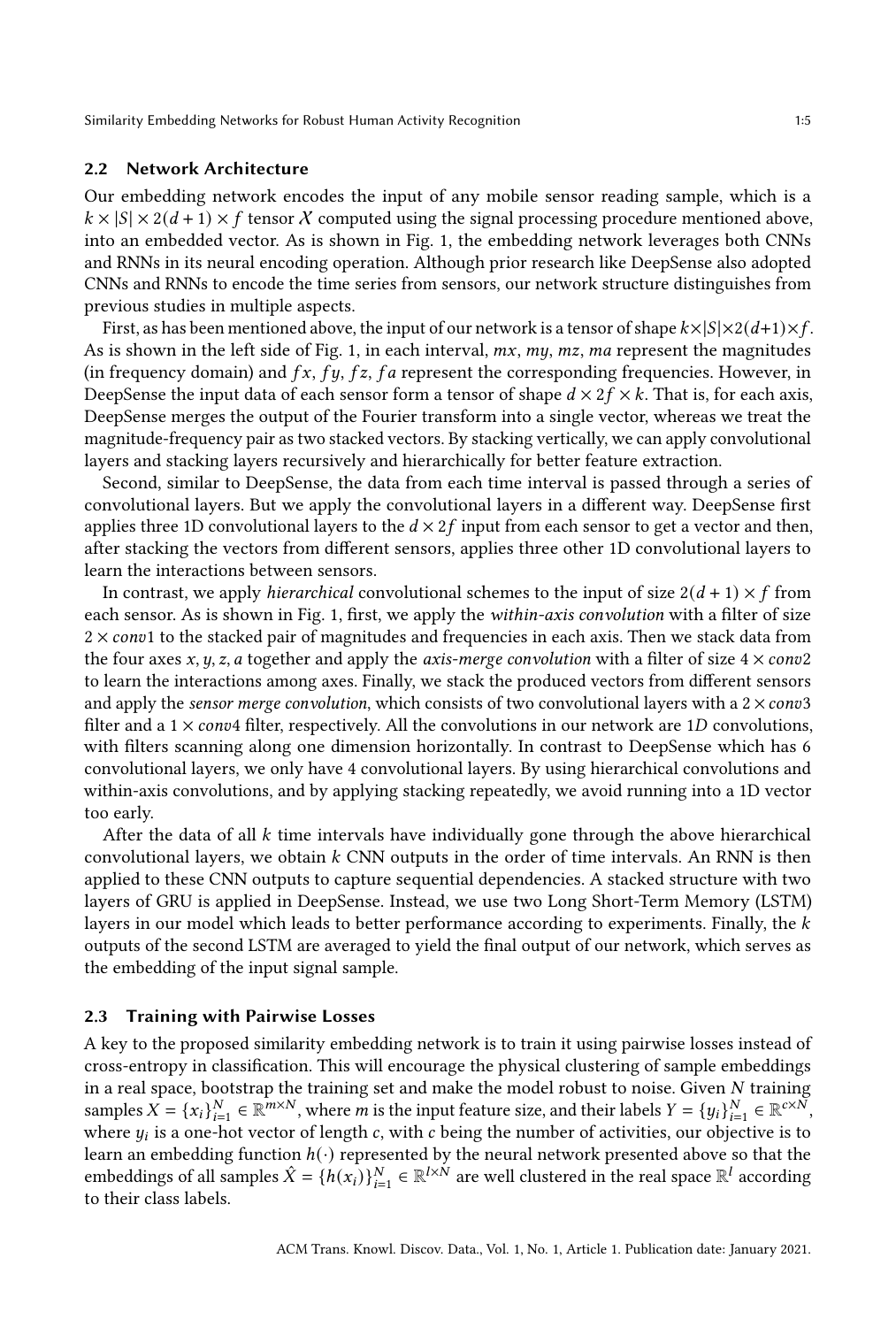<span id="page-5-3"></span>

Fig. 2. Logistic sigmoid function with different  $k$  values.

Let  $E = \{e_i\}_{i=1}^N$ , where  $e_i = h(x_i)$ , represent the set of all the embedded vectors. Let  $s_{ij}$  denote the similarity between sample *i* and sample *j*, with  $s_{ij} = 0$  if samples *i* and *j* are not from the same class, otherwise  $s_{ij} = 1$ . With the label information in the training set, the pairwise similarity relationships  $S = \{s_{ij}\}\$ can be easily derived. The Maximum a Posterior (MAP) estimation of the embeddings  $E = e_i$ ,  $i = 1, 2, ..., N$  can be represented as [\(1\)](#page-5-0)

<span id="page-5-0"></span>
$$
p(E|S) \propto p(S|E)p(E) = \prod_{s_{ij} \in S} p(s_{ij}|e_i, e_j)p(e_i, e_j)
$$
 (1)

where  $p(S|E)$  denotes the likelihood function. For each pair of the input data,  $p(s_{ij}|E)$  is the conditional probability of  $s_{ij}$  given the embeddings E, which is defined as [\(2\)](#page-5-1)

<span id="page-5-1"></span>
$$
p(s_{ij}|E) = \{ \begin{matrix} \sigma(\Phi_{ij}), & s_{ij}=1 \\ 1 - \sigma(\Phi_{ij}), & s_{ij}=0 \end{matrix} \tag{2}
$$

where  $\sigma(x) = 1/(1 + e^{-kx})$  is the logistic sigmoid function with a tunable parameter k, and  $\Phi_{ij}$  is the cosine similarity between embedding  $e_i$  and  $e_j$  defined in [\(3\)](#page-5-2).

<span id="page-5-2"></span>
$$
\Phi_{ij} = \frac{e_i^T e_j}{|e_i| \cdot |e_j|} \tag{3}
$$

Obviously, if the conditional probability  $p(s_{ij} | e_i, e_j)$  is maximized, the cosine similarity  $\Phi_{ij}$ between the embedded vectors  $e_i$  and  $e_j$  will reach the maximum if they are from the same class and  $\Phi_{ij}$  will reach the minimum if they are from different classes. It is worth noting that the value of the cosine similarity falls in the range of [−1, 1], which is too narrow a section for the standard logistic sigmoid function where  $k = 1$ . To get better distinguish capability of embedding pairs with different cosine similarities, in our model, we set  $k$  to be 10 so that we can almost cover the whole probability range from 0 to 1. As illustrated in Fig. [2](#page-5-3) when  $k = 1$  the covered probability range is approximately from 0.3 to 0.7 while is almost 0 to 1.0 when  $k = 10$ .

To maximize  $p(S|E)$ , the negative log likelihood function *J* defined in [\(4\)](#page-5-4) is used to learn the embeddings. Minimizing *J* by choosing the optimal embeddings networks that generate  $E = e_i$ ,  $i =$  $1, 2, \ldots, N$  will make the cosine similarity of any two samples from the same class as large as possible, while in the mean time pushing the similarities between samples of different classes to as small as possible.

<span id="page-5-4"></span>
$$
J = -\sum_{s_{ij} \in S} \log p(s_{ij}|e_i, e_j) = -\sum_{s_{ij} \in S} (s_{ij}k\Phi_{ij} - \log (1 + e^{k\Phi_{ij}}))
$$
(4)

To minimize J, we can sample a batch of B pairwise samples, each in the form of  $(x_i, x_j, s_{ij})$ to perform batched learning. For each training sample  $(x_i, x_j, s_{ij})$ ,  $e_i = h(x_i)$  and  $e_j = h(x_j)$  are

ACM Trans. Knowl. Discov. Data., Vol. 1, No. 1, Article 1. Publication date: January 2021.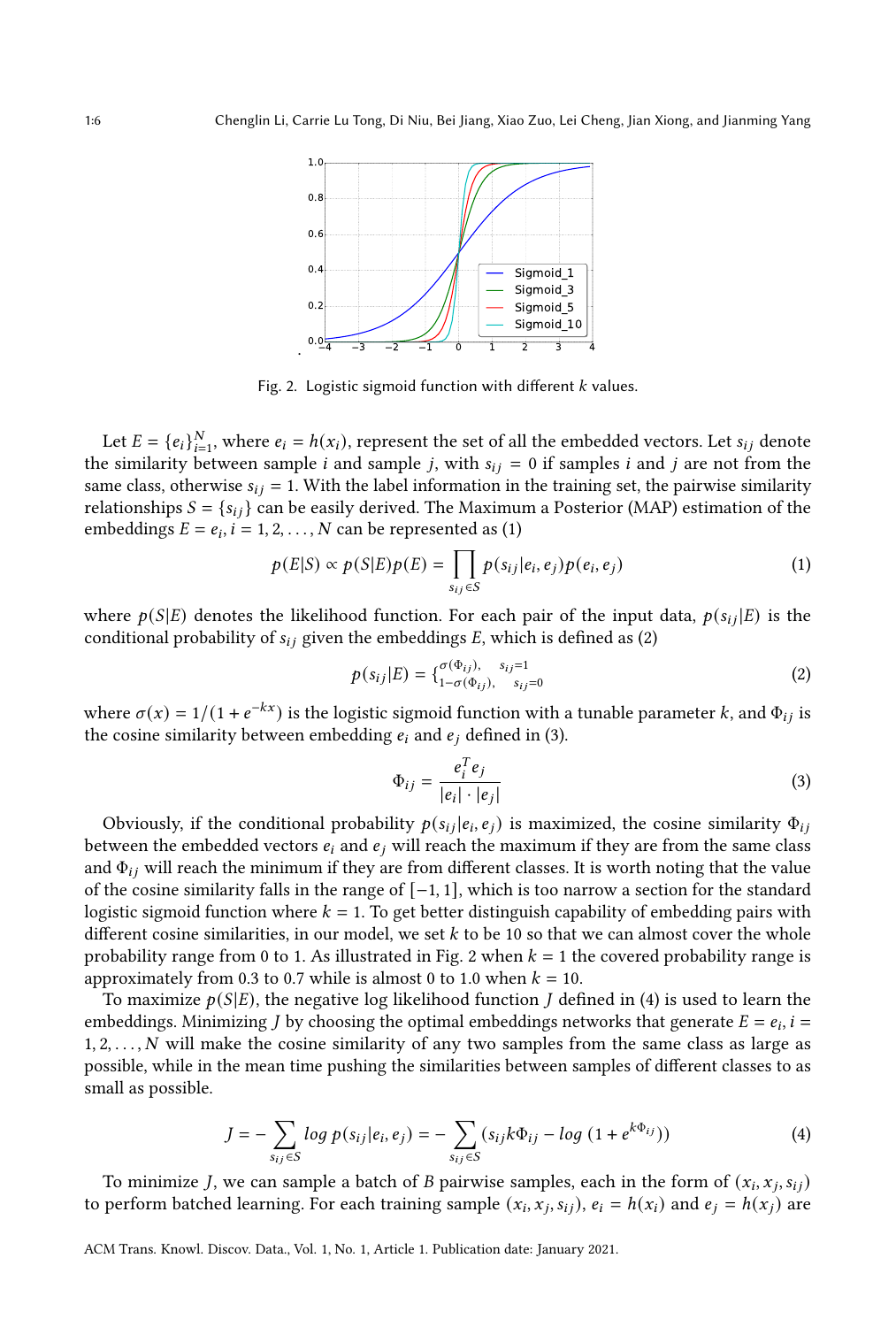obtained from the same embedding network  $h(\cdot)$ . And the parameters of  $h(\cdot)$  will be updated by error back-propagation according to [\(4\)](#page-5-4). Popular optimization algorithms such as stochastic gradient descent (SGD), Adam, and AdaGrad can be adopted to minimize J.

There are many studies in the field of learning to hash [\[20,](#page-15-13) [40\]](#page-16-8) (mostly applicable to images) that also minimize pairwise losses. However, they are different from our method in the following aspects. First, studies in learning to hash focus on similarity preserving from the original feature space to the hash space. The similarity in the original space is often measured by  $l_2$ -norm or cosine distance of raw features. While in our model, the original similarity to be preserved is whether two samples belong to the same class. Second, the embeddings in learning to hash are binary vectors, where the hamming distance is used to measure the similarity between two embedded vectors mainly to speedup retrieval. On the other hand, the embeddings from our network are real vectors such that the cosine similarity can be used to maximize the separation of across-class samples. Third, the problem settings of learning to hash are also different: they aim to speed up information retrieval, especially of image objects, and do not suffer from a lack of training data or noisy data with mis-labeled samples.

Our work is also related to matching networks [\[36\]](#page-16-9) and one-shot learning [\[16\]](#page-15-12), which perform image recognition based on a small number of samples. Matching networks [\[36\]](#page-16-9) still use crossentropy loss between predicted labels and the ground truth labels to train the network while we use the pairwise similarities between samples to learn embeddings. The prediction of a new sample relies on the selected support set. One-shot learning uses pairwise losses in a Siamese network. However, it minimizes a cross-entropy loss and uses the 1-distance measure of almost binary embeddings (similar to hamming distance), while we maximize the log likelihood of observing the similarities given embeddings and embed vectors in a real space to maximize separability.

## 2.4 Activity Recognition

To leverage the proposed SENs for HAR task, we propose two algorithms which take the embeddings of samples calculated by a pretrained similarity embedding network as inputs. By minimizing the pairwise loss defined in [\(2.3\)](#page-4-0), the embeddings of all the samples are expected to be well clustered. Hence, the most straightforward way to predict the label of a newly arrived sample is through the nonparametric k-nearest neighbors (k-NN) algorithm. To speed up prediction and also enhance robustness to noise, we propose to perform similarity matching between the new sample and the class centers in the embedded space. That is, the label for a new sample is predicted to be the label of the class center that is the closest to the new sample in the embedded space. The class center is calculated by averaging the normalized embeddings of all training samples in that class, with the distance measure being cosine distance. If the label noise is randomly scattered in the embedded space, its impact to each class center is reduced. Thus we argue that this SNEs with similarity matching (SEN-SM) method for HAR is robust to label noise and can achieve high accuracy even it is trained on noise dataset. We will further show experimental results in the following section to show the robustness of SEN-SM method.

In addition, we also propose to use another multilayer perceptron (MLP) model with one hidden layer, to predict a sample's label only based on its embedding vector without using training data in prediction. We call this HAR method SEN-MLP. Here the MLP layer is trained separately from the embedding network on the same training dataset. With the final MLP layer, the whole model structure looks similar to a typical deep model for classification. However, they are essentially different. In our model the embedding network and the MLP layer are trained separately, with sampled pairwise losses and the cross-entropy loss, respectively, whereas in typical classification deep models, they are jointly trained only with the cross-entropy loss, which does not emphasize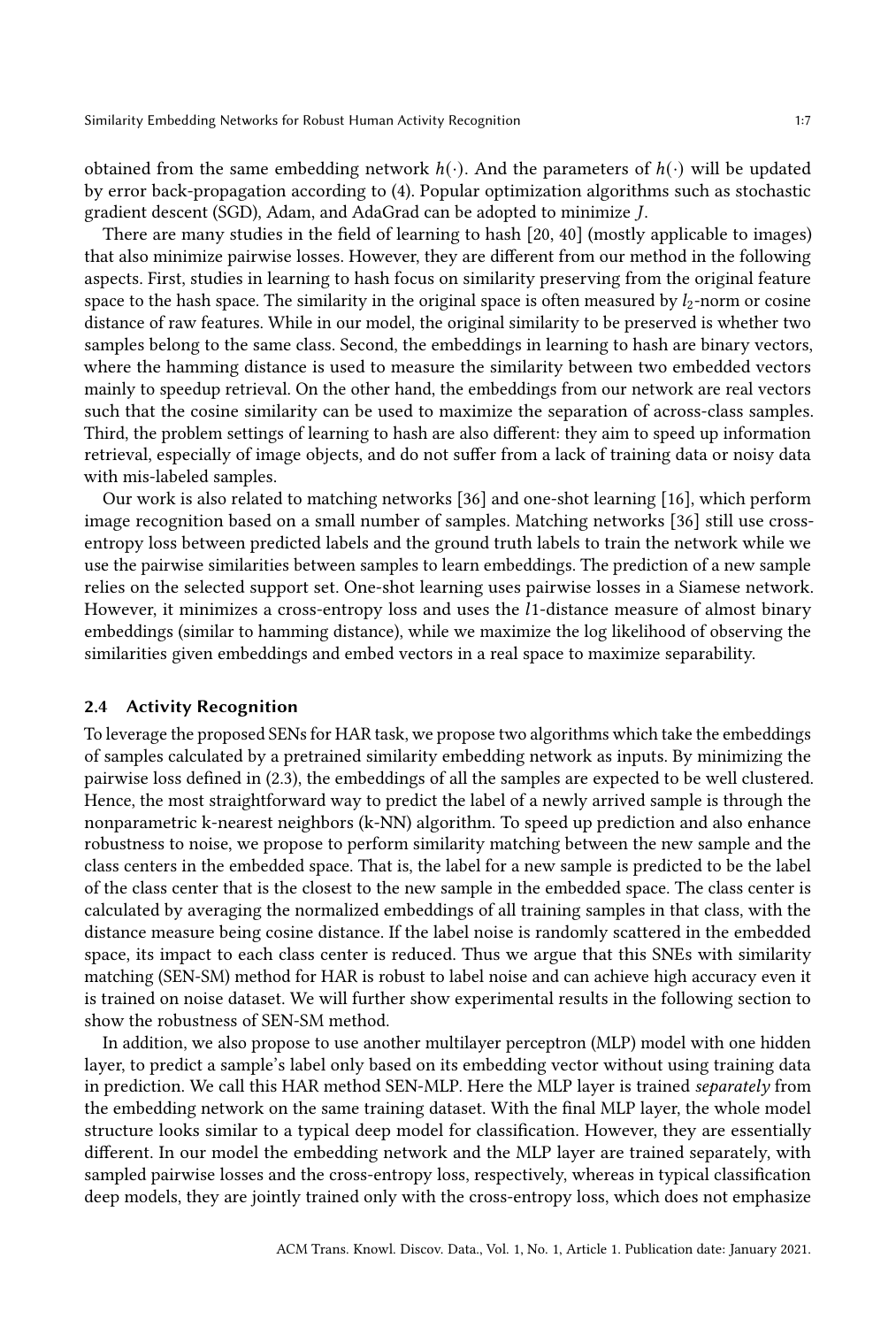<span id="page-7-3"></span>

| Dataset        | #Activity | #Users | S.Rate      | Position | #Samples |
|----------------|-----------|--------|-------------|----------|----------|
| USC-HAD        | 12        | 14     | 100Hz       | Hip      |          |
| <b>HHAR</b>    |           | Q      | $50-250$ Hz | Waist    |          |
| Processed data | #Activity | #Users | S.Rate      | Position | #Samples |
| USC-HAD        |           | 14     | 25Hz        | Hip      | 3,170    |
| <b>HHAR</b>    | b         | Q      | 25Hz        | Waist    | 9,335    |

Table 1. Details of the original and processed Public Datasets

the separability or clustering of the embeddings. As the MLP layer is trained separately with the same training data, the SEN-MLP algorithm does not have noise robustness.

The SEN-MLP method have both advantages and disadvantages over the SEN-SM approaches. To begin with, as a nonparametric method the SEN-SM is simple, fast and is robust to label noise training samples. However, the calculation of class centers is hard when the dataset is huge, causing the updating of class centers time consuming, thus the SEN-SM model is not suitable for on-line learning applications where model updating is common. For SEN-MLP method, even though the last MLP layer need to be trained separated with the SEN model and its not noise robust, it is much convenient to update the weights of the last MLP layer compared to the updating of class centers in the on-line learning settings.

Mentioned above, if the MLP layer and SENs are trained jointly with the cross-entropy end-to-end manner, instead of separately training with pairwise loss and cross-entropy loss, respectively, we get the Baseline method. The last MLP layer or fully connected layer projects the embeddings to class labels as shown in [\(5\)](#page-7-1) where  $e_i$  is the embedding of sample *i* from SENs part,  $y'_i$  is the predicted label,  $\sigma(\cdot)$  is the softmax function,  $q(\cdot)$  is the activation function with b and  $b_0$  being the bias.

<span id="page-7-1"></span>
$$
y_i' = \sigma(b_0 + g(W \cdot e_i + b))
$$
\n<sup>(5)</sup>

This Baseline algorithm is similar to previous studies such as Deepsense and the DCNN model in [\[14\]](#page-15-11). These models are all trained with an end-to-end fashion by minimizing the averaged cross entropy loss on training dataset (for classification), shown in [\(6\)](#page-7-2) where  $y_i$  is the true label of sample  $i, c$  is the number of classes and  $N$  is the number of samples in the training set.

<span id="page-7-2"></span>
$$
loss = \frac{1}{N} \sum_{i}^{N} \sum_{j}^{c} -y_{ij} log(y'_{ij})
$$
\n(6)

We will show the superiority of our baseline method with proposed neural network architecture compared to previous work such as DeepSense with leave-one-user-out results.

## <span id="page-7-0"></span>3 EXPERIMENTS

In this section, experimental results on two public datasets are presented to show the efficiency and robustness of the proposed Similarity Embedding Networks for human activity recognition.

#### 3.1 Datasets and Experiment Setup

There are many publicly available datasets that are widely adopted by recent studies on HAR [\[11,](#page-15-14) [28,](#page-16-10) [39\]](#page-16-7). In this paper, we evaluate our proposed and baseline methods on two public datasets reported by [\[43\]](#page-16-4) and [\[34\]](#page-16-5), respectively. The detailed information of these two datasets are shown in Table [1.](#page-7-3) The USC-HAD [\[43\]](#page-16-4) dataset was collected in 2012 by MotionNode, a wired sensing platform, with a sampling rate of 100Hz, while the HHAR [\[34\]](#page-16-5) dataset was collected in 2015 with 8 different types of smart phones with sampling rates varying from 50Hz to 200Hz.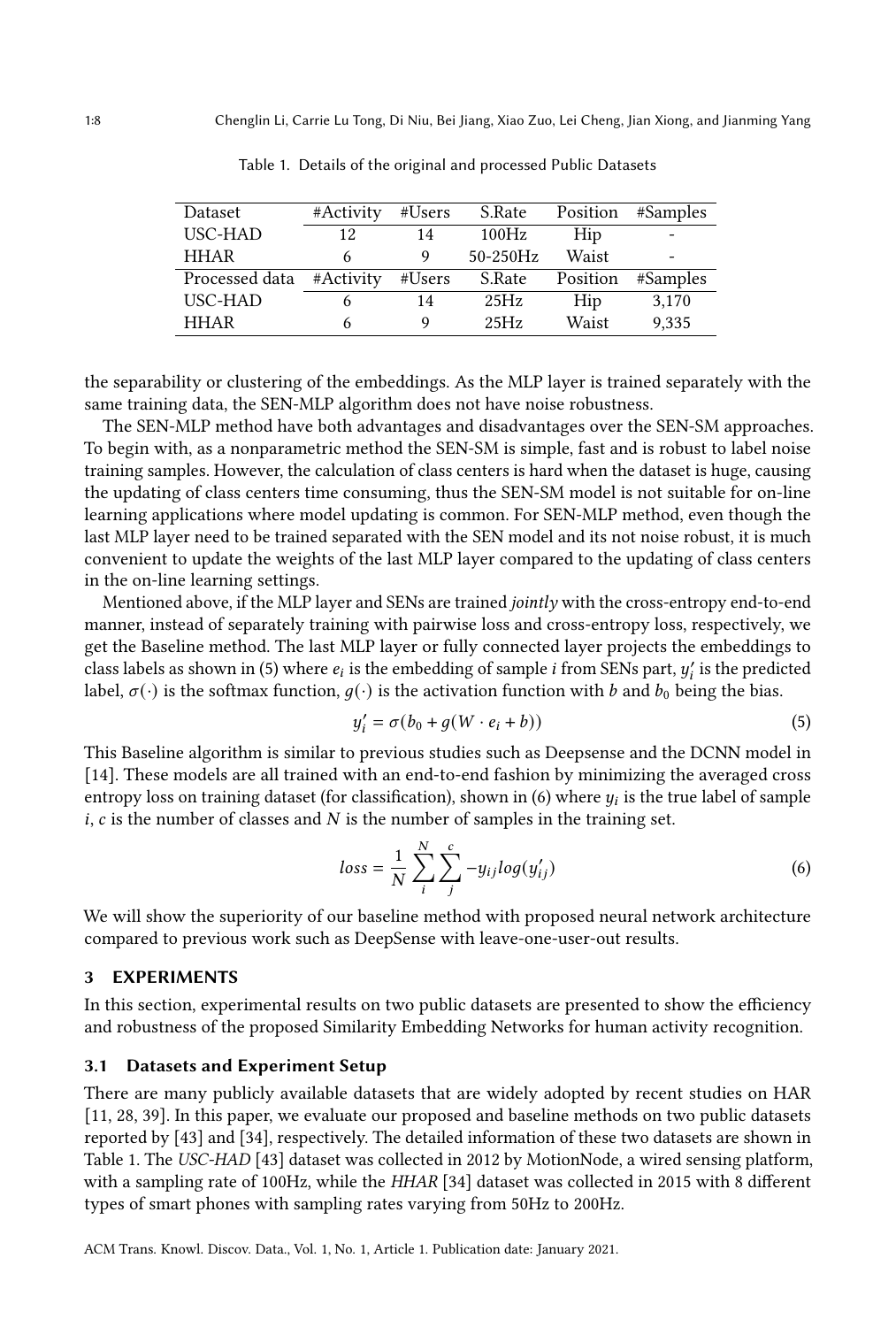Preprocessing is applied to maintain consistency between the two datasets and reformat the original data to fit our proposed architecture. We first select 6 types of activities, including "Standing", "Sitting", "Walking", "Upstairs", "Downstairs" and "Running" from USC-HAD dataset. While in HHAR dataset we have samples from activities "Standing", "Sitting", "Walking", "Upstairs", "Downstairs" and "Biking". We then down-sample all sensor readings in both datasets to 25Hz, which is a feasible sampling rate on everyday mobile devices with lower overhead. After down-sampling, the long consecutive sensor data (up to 5 minutes) are segmented into 6-second sensor readings. Thus, the HAR task in our experiments is to recognize the activity type for each given 6-second sample. We have obtained 9,335 and 3,170 6-second samples from the HHAR and USC-HAD datasets, respectively. Finally, we split each of the two datasets into two parts, including training (80%) and testing (20%) sets. All models are trained on the entire (or a portion of the) training set and evaluated on the corresponding test set. However, in DeepSense on HHAR dataset, apart from sensor readings generated by smart phone, signals from smart watches are also included in their evaluation process. They also augmented the original dataset by adding noise, interpolation and resampling, to get a dataset large enough for training deep neural networks. Therefore, to have a fair comparison to results reported by DeepSense we also evaluate our classification-oriented model on the augmented dataset.

Experiments with several approaches are conducted to demonstrate the benefits of the proposed similarity embedding network (SEN), including the following algorithms:

- SEN-SM: similarity matching on top of the proposed similarity embedding network.
- SEN-MLP: a MLP with one hidden layer, trained separately, applied on top of the proposed similarity embedding network.
- DeepSense: the DeepSense model proposed by Yao et al. [\[41\]](#page-16-3).
- Baseline: the same network structure as SEN-MLP, yet is trained jointly end-to-end with cross-entropy based on the label prediction error. This is similar to DeepSense in terms of end-to-end cross-entropy training, although differing from DeepSense in detailed network architecture.

As we have claimed that the proposed SEN can be efficiently trained even with a small number of training samples, we further conduct stress tests to explore the ability of SEN under small training sets. To do this, we randomly choose a small number of samples for each class from the entire raining set, which is 80% of the original dataset. We then train the SEN and test its HAR performance on the test set with the proposed SEN-SM method. For stress tests, the number of training samples selected varies from 30 to 200.

Furthermore, to evaluate the robustness of the proposed SEN-SM algorithm to training samples with noisy labels, we perturb the training samples by randomly changing their labels and showing the generalization ability of SEN-SM on a noise-free test set. On the USC-HAD dataset, different noise rates, with 10%–40% of the samples perturbed, are adopted to evaluate the robustness of the proposed model. However, on the HHAR dataset, to avoid showing repeated results, we only evaluate the model when it is trained under the dataset with 40% of the samples perturbed.

The accuracy,  $F_1$  score and averaged  $F_1$  score are widely used in HAR research [\[6,](#page-15-15) [30\]](#page-16-11) for performance evaluation. The averaged  $F_1$  score is defined as

$$
Avg.F_1 = \frac{\sum_{i=1}^{c} N_i \cdot F_1^i}{\sum_{i=1}^{c} N_i},\tag{7}
$$

where *c* is the number of classes,  $F_1^i$  $i_1$  is the  $F_1$  score of the  $i^{th}$  class on the test set and  $N_i$  is the number of samples in the  $i^{th}$  class.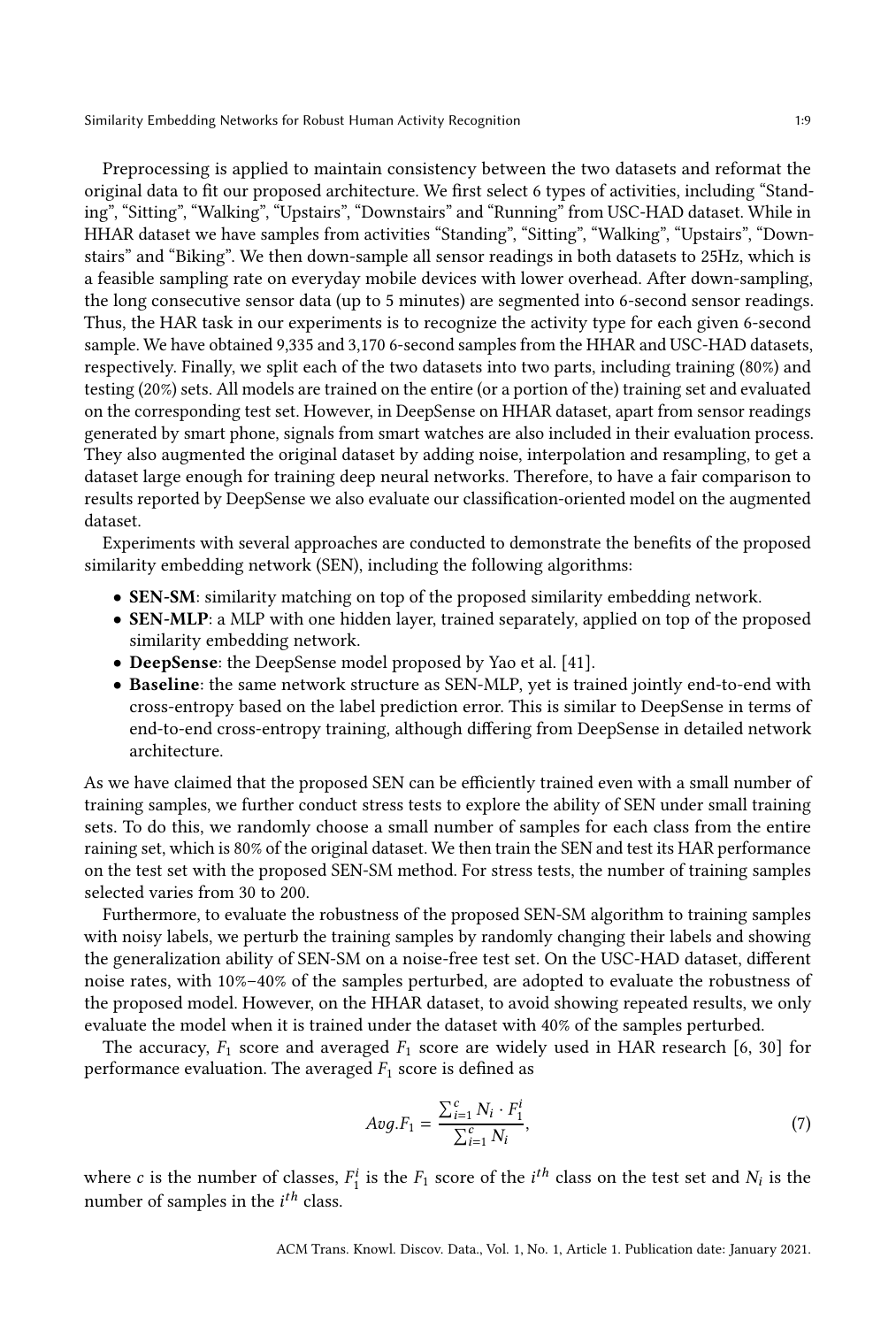<span id="page-9-0"></span>

Fig. 3. Training curves of Baseline on different sizes of clean and noisy datasets from HHAR. 20%, 45% and 80% denote the proportions of the entire HHAR dataset used. "Clean" and "Mislabeled" indicate whether the training set is clean or noisy. In "Mislabeled" dataset, 40% samples are perturbed.

In addition, the SEN-SM can be further used for data denoise. We will discuss the denoise techniques and evaluation result in details in Subsection [3.5.](#page-11-0)

#### 3.2 HAR Classification results

To evaluate the efficiency of the proposed network architecture, following the same data processing procedure as DeepSense [\[42\]](#page-16-6), we conducted the leave-one-user-out experiment on the augmented HHAR dataset with our Baseline method. Specifically, the DeepSense augment the original dataset ten times by adding Gaussian noise to original signals. On the augmented HHAR dataset, when trained with cross-entropy loss our proposed network, SEN-MLP, can achieve an averaged leaveone-out accuracy over 98%, which outperforms 94.2% reported by DeepSense with a great margin.

Then, to show the influence of training dataset on the performance of deep neural network. The Baseline method is evaluated on different sizes of training samples from original HHAR dataset and even training samples with label noise. Test accuracy curves are shown in Fig. [3,](#page-9-0) the trend is obvious: as the size of training set grows from 20% to 80% the test accuracy improves from around 80% to near 96%. Furthermore, the model trained on the noise dataset gives the worst performance with an accuracy near 76% due to the fact that 40% of its samples are mislabeled.

Then we compare the DeepSense and Baseline algorithm with our proposed SEN-MLP and SEN-SM methods. Detailed results on USC-HAD and HHAR datasets are shown in Fig. [4](#page-10-0) and Fig. [5](#page-10-1) respectively. We can see as the training dataset size grows, both the accuracy and averaged  $F_1$  score improve for all the three algorithms. However, SEN-SM and SEN-MLP always achieve superior performance. On HHAR dataset, they achieved an accuracy of 98% and an averaged  $F_1$  score above 0.98, even on the smallest dataset (20%), while the baseline algorithm can only achieve an averaged  $F_1$  score of 0.826 and an accuracy of 84.3%. When the training set size grows to 80% the SEN-SM and SEN-MLP achieved an accuracy of 99% with 0.99 averaged  $F_1$  score, while the Baseline gives 96% accuracy and 0.96 averaged  $F_1$  score. Similar results can also be found on USC-HAD dataset, the SEN-SM and SEN-MLP still outperform Baseline and DeepSense algorithms with an accuracy above 94% and an averaged  $F_1$  score above 0.94 on 20% training data. However, on USC-HAD dataset one can see that the Baseline algorithm also achieved descent performance even on a small training dataset (20%), with an accuracy of 94.5% and 0.943 averaged  $F_1$  score, this is duo to the fact that the USC-HAD dataset is much simpler than the HHAR dataset regarding to both sensors used and sensing position.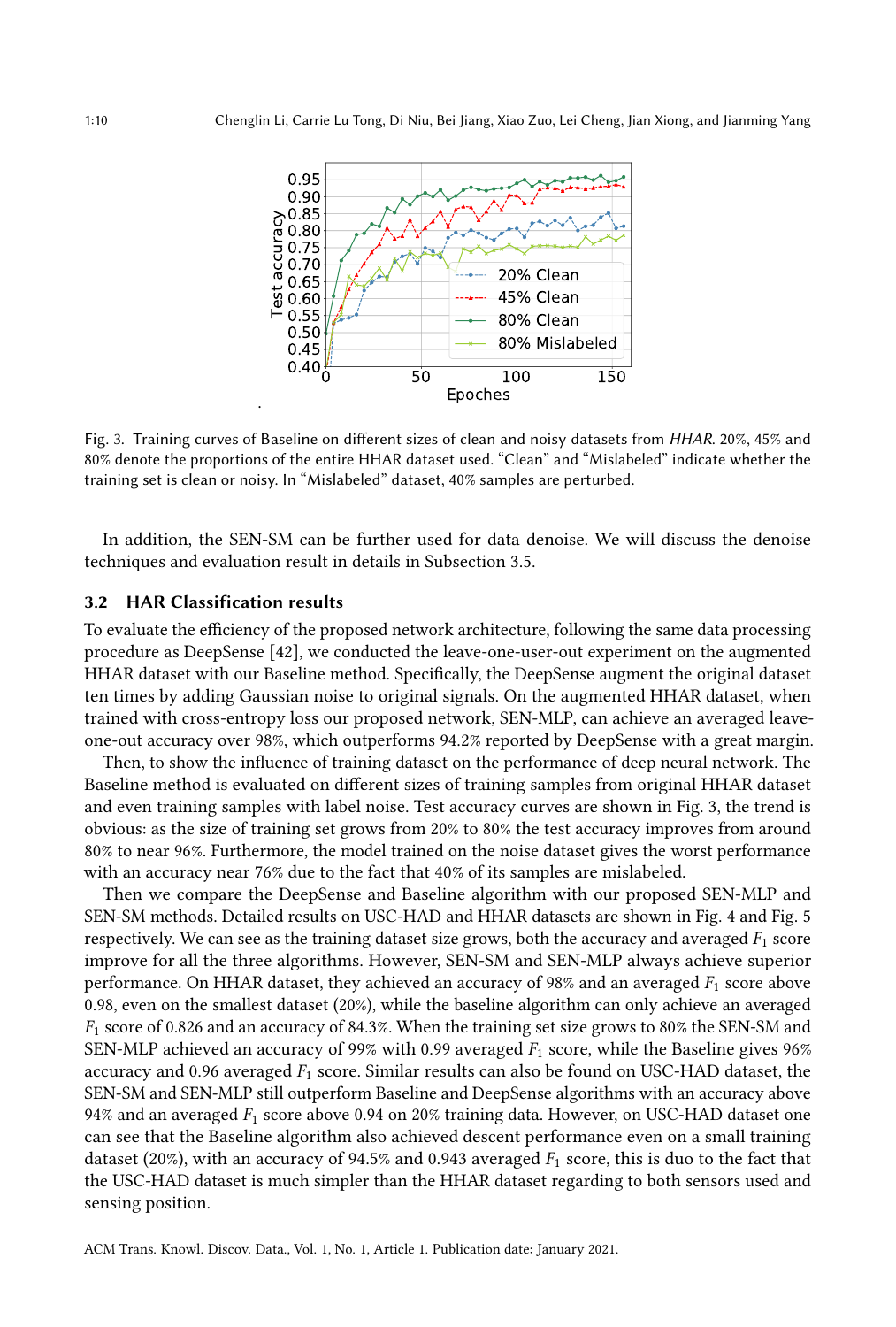<span id="page-10-0"></span>

(a) Test accuracy on USC-HAD dataset

(b) Averaged  $F_1$  scores on USC-HAD dataset

Fig. 4. Test accuracy and averaged  $F_1$  scores on USC-HAD dataset of proposed Baseline, SEN-MLP and SEN-SM methods on different sizes of clean training sets. 20%, 45% and 80% represent the proportions of the entire USC-HAD dataset used for training.

<span id="page-10-1"></span>

Fig. 5. The accuracy and averaged  $F_1$  scores on HHAR dataset of proposed Baseline, SEN-MLP and SEN-SM methods on different sizes of clean training sets. 20%, 45% and 80% represent the proportions of the entire HHAR dataset used for training.

<span id="page-10-2"></span>Table 2. Stress test results on HHAR dataset, the first column shows the number of training samples for each class.

| # train data | $Avg.F_1$ | Accuracy $(\%)$ | Precision $(\%)$ |
|--------------|-----------|-----------------|------------------|
| $30(2\%)$    | 0.863     | 86.36           | 86.80            |
| 80 (5%)      | 0.926     | 92.62           | 92.62            |
| 110 (7%)     | 0.950     | 95.03           | 95.14            |
| 140 (9%)     | 0.964     | 96.36           | 96.38            |
| 170 (11%)    | 0.965     | 96.52           | 96.59            |
| 200 (13%)    | 0.978     | 97.81           | 97.82            |

Note that, on USC-HAD dataset, our Baseline method achieved an accuracy of 97.3%, comparable to the Deep convolutional neural network (DCNN) [\[14\]](#page-15-11) trained on the original dataset with a much higher sampling frequency (100Hz) with a reported accuracy of 97.1%, which is significant. Furthermore, on HAR dataset, even through DeepSense is worse than our proposed SEN-SM and SEN-MLP algorithms, it still outperforms our Baseline method which further demonstrates the superior of proposed similarity embedding network.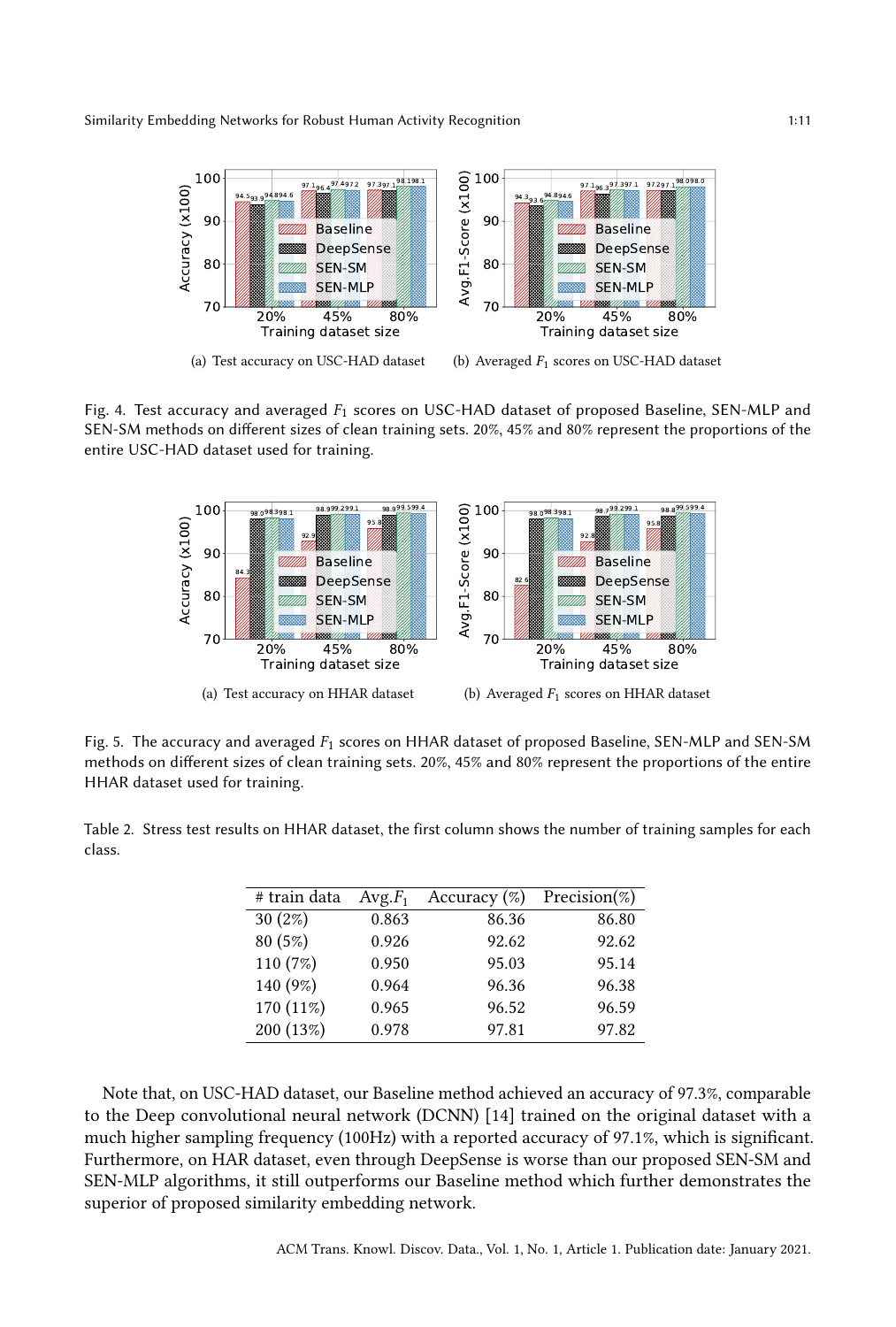<span id="page-11-1"></span>

Fig. 6. Test accuracy and averaged  $F_1$  scores of proposed SEN-SM method and Baseline algorithm on the same training dataset with different noise rate. 10%, 20%, 30% and 40% represent the corresponding number of noise samples as their proportions in the whole dataset. Here the training samples are from 80% of the USC-HAD dataset.

## 3.3 HAR Stress Testing on Small Training Sets

To further explore the limit of the proposed SEN, a stress test is conducted on the HHAR dataset, In the stress test, all models are trained on a limited number of training samples for each class and evaluated on the same test dataset. The number of training samples for each class ranges from 30 to 200.

The averaged  $F_1$  score, accuracy and precision scores are shown in Table [2.](#page-10-2) As the training dataset grows from 2% to 13% the averaged  $F_1$  score improved from 0.863 to 0.978. One can see, when the number of samples for each class is only 110 (7%), we have already achieved an averaged  $F_1$  score of 0.95, which is remarkable. Note that with only 30(2%) training samples (each being 6 seconds) available for each class, our method has already achieved an averaged  $F_1$  score of 0.86, even better than what we get from the baseline method with 20% of the training sample, which is 0.826 shown in Fig. [5.](#page-10-1) This further shows the superior of training embedding networks with pairwise loss compared to cross entropy loss on small training dataset.

### 3.4 Robustness to Label Noise

On USC-HAD dataset we trained both the SEN and Baseline model on label noise dataset with different noise rate range from 10% to 40% to show the robustness and efficiency of our proposed method in the presence of label noise. The results are shown in Fig. [6.](#page-11-1) It is obvious that at any noise level, the SEN-SM method achieved better performance that the baseline model. Also, even though the noise rate is only 10%, the existence of label noise still lead to performance reduction for both SEN-SM and baseline algorithms. As the noise rate grows the performance becoming worse. When the noise rate grows from 10% to 40%, the test accuracy of the baseline method the decline is much dramatic from 95.7% to 75.1% while the SEN-SM model reduced from 96.3% to 91.5%.

On HHAR dataset, we evaluated both algorithms on a noisy dataset with 40% noise rate, the SEN-SM achieves an averaged  $F_1$  score of 0.84 with a 84.48% accuracy, while the baseline giving an averaged  $F_1$  score of 0.73 and 77.25% accuracy. Compared to the original 99% and 96% accuracy achieved on noise free dataset, shown in Fig. [5,](#page-10-1) our proposed model got less accuracy reduction and much better overall performance which shows the robustness of our proposed SEN-SM method.

#### <span id="page-11-0"></span>3.5 Data Denoising

Our proposed similarity embedding network can also be used to denoise a large noisy dataset, when trained on a small clean dataset. The goal of data denoising is to remove as many wrongly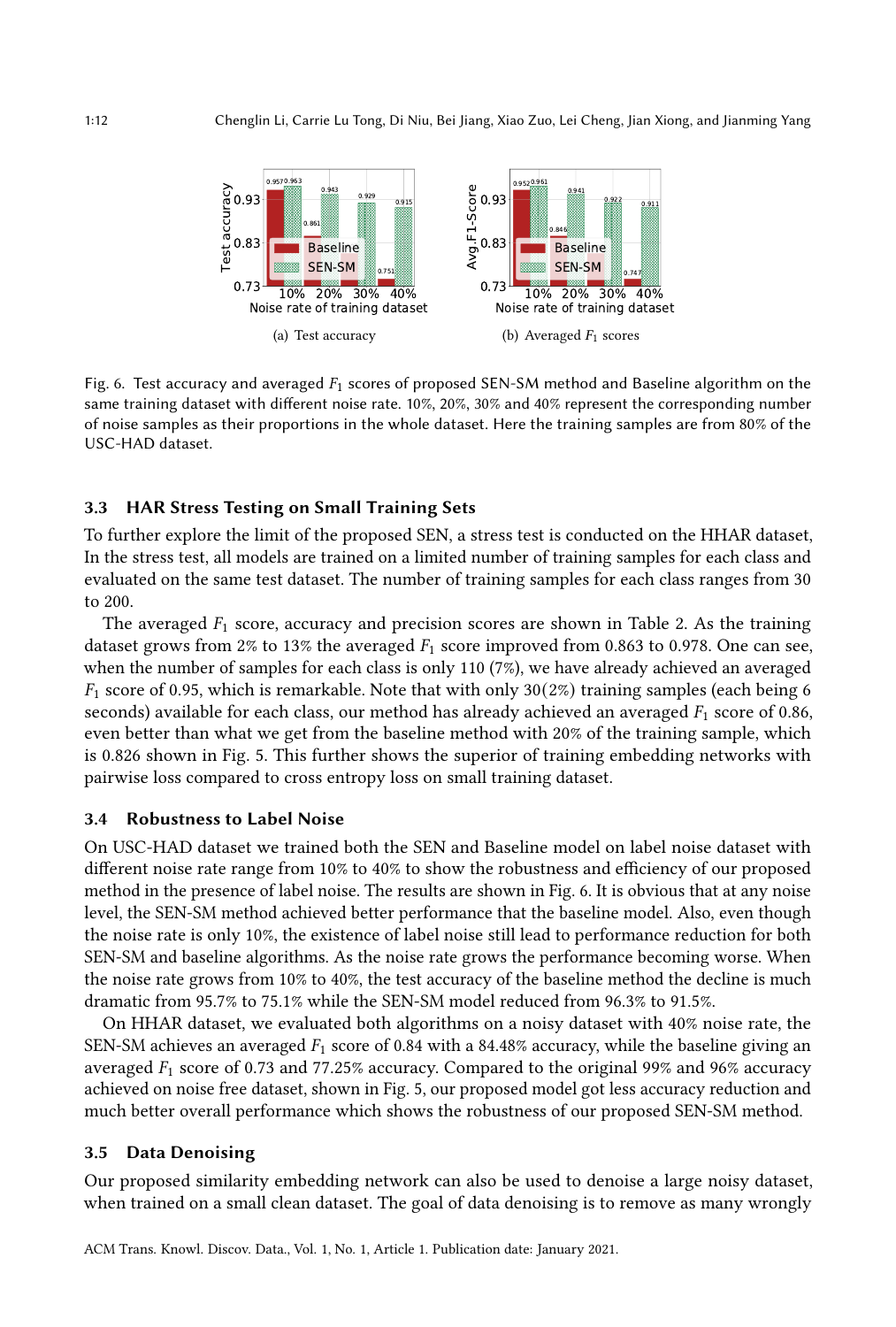

<span id="page-12-0"></span>

<span id="page-12-3"></span><span id="page-12-2"></span><span id="page-12-1"></span>Fig. 7. The distribution and Q-Q plot of cosine similarity score. (a)-(c) show the distribution of cosine similarity between samples from "Stand" class and class centers of "Sit", "Walk" and "Bike". (d) shows the cosine similarity of all the samples and their corresponding class center. Q-Q plots of between class similarity scores are shown in (e). (f) shows the in-class cosine similarity  $Q-Q$  plot.

labeled samples as possible, so that the denoised data can be leveraged for training HAR models or other tasks.

We found that the between-class cosine distances (cosine similarities), i.e., cosine distances between each sample embedding and other class centers, follow a Gaussian distribution while the in-class cosine distances, i.e., the cosine distance between each sample embedding and its own class center, highly concentrate around 1 as is suggested by Fig. [7\(a\)-](#page-12-0)Fig. [7\(d\).](#page-12-1) The  $Q - Q$  plots are provided to further show their distributions in Fig. [7\(e\)](#page-12-2) and Fig. [7\(f\).](#page-12-3)

With this observation, we propose to filter out possibly mislabeled samples as follows. For any given sample, we consider it as correctly labeled if and only if

- its embedding is close enough to its own class center, i.e., its in-class cosine distance is no smaller than 5% of all the in-class cosine distances in that class;
- its embedding is far from all the other class centers, i.e., its cosine distance to another class center is smaller than  $\mu + 2\sigma$ , where  $\mu$  and  $\sigma$  are the mean and standard deviation of the corresponding between-class cosine distances.

In this manner, we can filter out noise samples with a low miss rate (high recall). Although some clean samples may also be filtered out, the idea of denoising is to detect as many mislabeled samples as possible to make sure the retrieved data is clean.

To evaluate denoising performance, we first train our SEN model on a randomly selected small dataset. Then, the in-class and between-class cosine similarity distance distributions are approximated on the same dataset. Finally, with the trained embedding neural network, we calculated class centers as well as the estimated statistics we can denoise a large, noisy dataset with high recall score.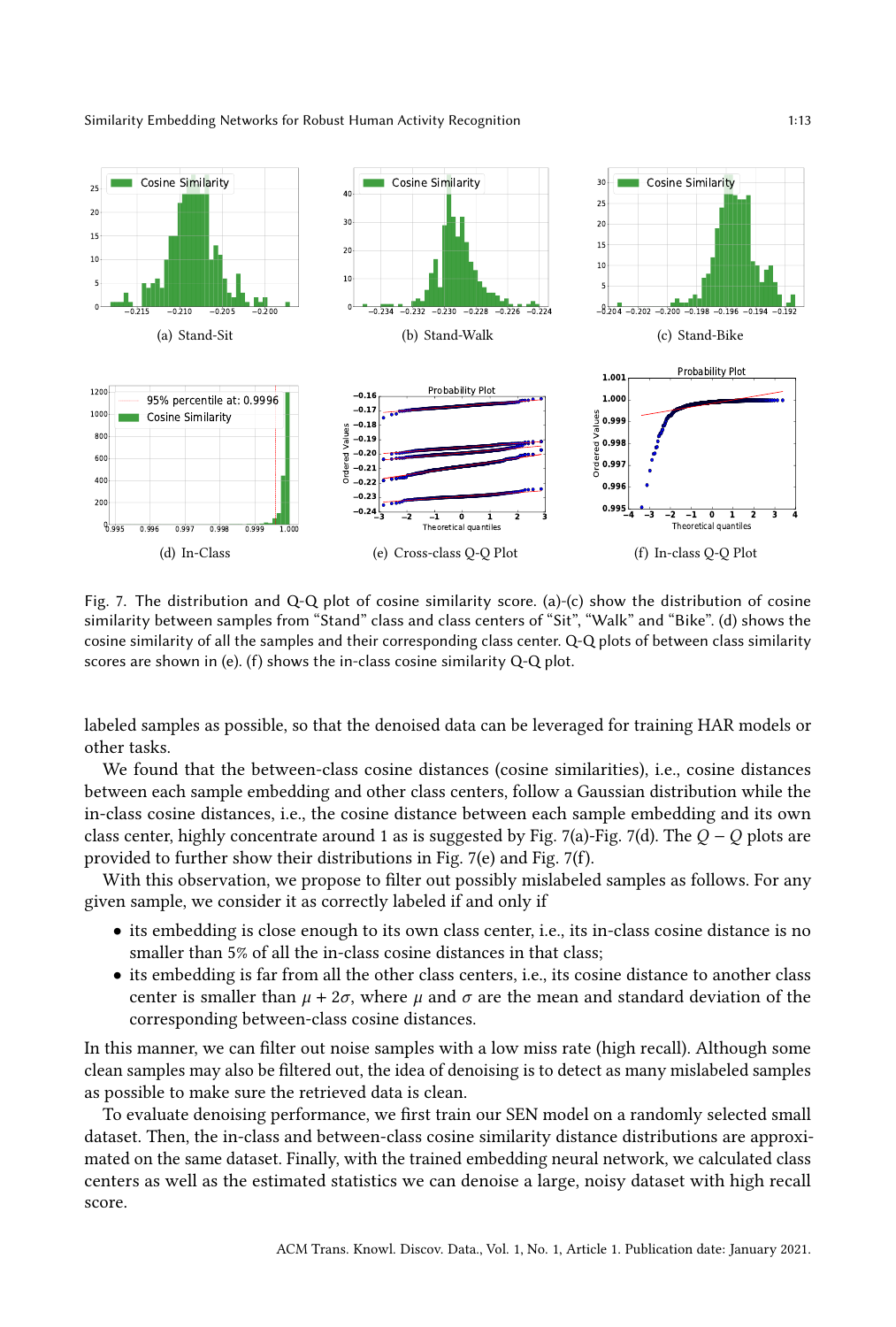<span id="page-13-1"></span>Table 3. Denoise results on HHAR dataset, the first column shows the number of training samples for each class.

| # train data | $Avg.F_1$ | Accuracy $(\%)$ | Recall(x100) |
|--------------|-----------|-----------------|--------------|
| 30(2%)       | 0.90      | 88.01           | 99.05        |
| 80 (5%)      | 0.937     | 92.78           | 99.51        |
| 110 (7%)     | 0.957     | 95.17           | 99.80        |
| 140 (9%)     | 0.954     | 94.77           | 99.71        |
| 170 (11%)    | 0.972     | 96.86           | 99.80        |
| 200 (13%)    | 0.978     | 97.61           | 99.77        |

We evaluate this property by trying different number of clean samples selected from HHAR dataset. Similar to stress tests mentioned above, we vary the number of samples for each class from 30 to 200 in the training set. Apart from the metrics mentioned above, recall score, which shows the detection rate of positive samples, is an important criterion when it comes to data denoise problem, thus is adopted for the evaluation of data denoise performance.

We evaluate the denoise performance with the manually perturbed labels as noise on HHAR dataset. As shown in Table [3,](#page-13-1) the evaluation is also done on different sizes of clean training datasets like what we did in stress test. As one can see, the larger the training set is the better the denoise performance. All the recall scores are close to 1 (almost no miss) while the denoise accuracy and  $F_1$ score grow as the training dataset size grows from 30 to 200 samples per class. The  $F_1$  scores and accuracy improved from 0.9 and 87% to 0.972 and 97% when the training dataset size grows from 30 to 200 samples per class, which also means that fewer clean samples will be mistakenly detected as noise.

#### <span id="page-13-0"></span>4 RELATED WORK

Some recent studies also apply deep neural network models to mobile sensing or HAR applications. [\[5\]](#page-15-9) and [\[27\]](#page-15-10) use deep Boltzmann Machine and Multimodal DBMs to improve the performance of heterogeneous human activity recognition. DeepEar [\[19\]](#page-15-16) also uses Deep Boltzmann Machine to improve the performance of audio sensing tasks in an environment with background noise. IDNet [\[9\]](#page-15-17) applies CNNs to the biometric gait analysis task. DeepX [\[18\]](#page-15-18) and RedEye [\[22\]](#page-15-19) reduce the energy consumption of deep neural networks, based on software and hardware, respectively. However, these studies do not capture the temporal relationship in time-series sensor inputs, and, with the only exception of the MultiRBM, lack the capability of fusing multimodal sensor input. Zhu et al. [\[44\]](#page-16-12) calculates the similarity degree between handcrafted recognition feature and activity features to identify the most possible phone position, then the result of this similarity matching is used for further activity recognition. Deepsense [\[41\]](#page-16-3) applied RNN on top of CNN to acquire the sequential information of the input sensor data. Wan et al. [\[37\]](#page-16-13) designs a smartphone inertial accelerometer-based architecture for HAR which also use CNN and RNN modules for better prediction accuracy. Those works all give out a classification model for HAR or other context awareness applications and can not be used for denoise and have limited generalization performance when training data is insufficient or even noisy with wrong labels. Recently, Chen et al. [\[8\]](#page-15-20) use a semi-supervised approach to deal with class imbalance in small labeled datasets. Bai et al. [\[4\]](#page-14-3) proposed a unsupervised learning method, Motion2Vector, to convert a time interval of activity sensor data into a movement vector embedding in a multidimensional space. Instead of using unsupervised or semi-supervised training scheme, we adopt pairwise loss to train our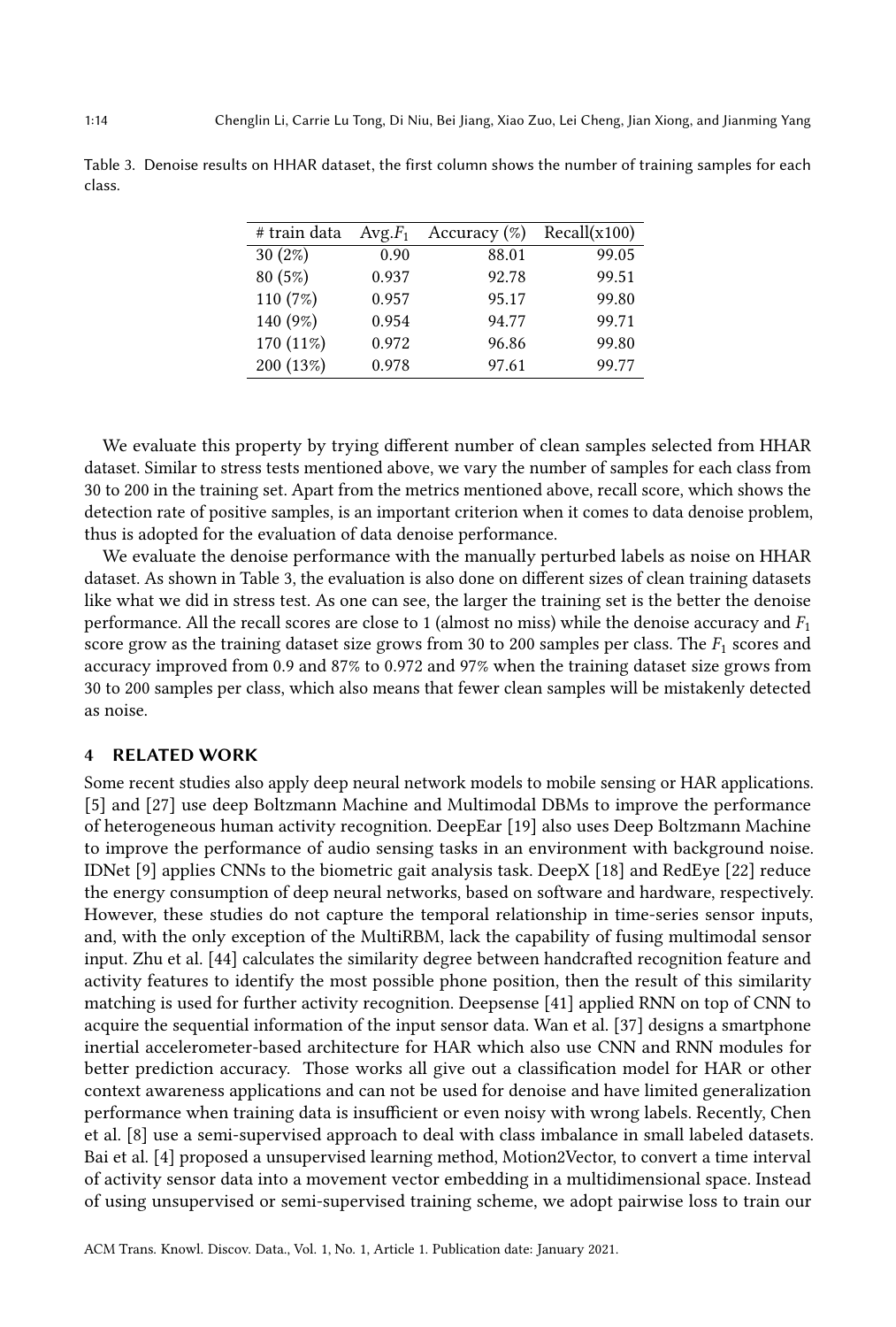proposed similarity embedding network which can also alleviate the problem caused by a small amount of training samples.

Learning to hash has been attracting a large amount of research interest in machine learning and computer vision [\[40\]](#page-16-8). Applications of learning to hash including large scale object retrieval [\[13\]](#page-15-21), image classification [\[32\]](#page-16-14) and detection [\[35\]](#page-16-15). Similarity preserving is the main methodology of learning to hash. Recent deep learning based studies in learning to hash use deep neural networks to simultaneously learn the image representation and approximate the hashing function. Convolutional Neural Network Hashing (CNNH) [20] is one of the early works to incorporate deep neural networks into hash coding Supervised Discrete Hashing (SDH) [\[33\]](#page-16-16), which directly optimize the binary hash codes via the discrete cyclic coordinate descend method. The most relevant work is Deep Supervised Discrete Hashing (DSDH) [\[20\]](#page-15-13) which uses CNN to learn the image representation and hash function simultaneously and output the binary hashing encoding directly. However, DSDH uses hamming distance based pairwise loss and prediction loss as objective while we directly minimize the cosine distance based pairwise loss.

Some studies in metric learning that try to learn a transformation from input space to a lowdimension feature space [\[3\]](#page-14-4) are also similar to our work. Neighborhood Component Analysis (NCA) [\[10\]](#page-15-22) learn a low-dimensional linear embedding of labeled data by directly maximizing a stochastic variant of the leave-one-out KNN. [\[31\]](#page-16-17) proposed methods to pretrain and fine-tune a multilayer neural network to learn a nonlinear transformation from input to feature space where nonparametric classification methods performs well. However, both the pretrain and fine-tune are done in an unsupervised manner while in our network the training of the embedding network is supervised with pairwise similarity. [\[36\]](#page-16-9) adopts a support set  $S$  for one-shot learning but is trained with the prediction loss of labels.

#### <span id="page-14-2"></span>5 CONCLUSION

In this paper, we propose a robust similarity embedding network to solve the main challenges faced when deploying complex deep models for HAR tasks in real world. Our similarity embedding networks, even trained with cross entropy loss on a dataset with much lower sampling rate, can already achieve a performance comparable to or even outperform most of the state-of-the-art algorithms for HAR problem. By adopting pairwise loss, our model can generalize well even if trained on a small dataset or noisy data with mislabeled samples. Extensive experimental results on two publicly available datasets have demonstrated the superiority of our proposed embedding network model. Stress tests on a heterogeneous dataset shows the robustness of SEN to small training sets, while experiments on noisy datasets have shown its robustness to labeling noise in the training data. These capabilities are missing in the existing deep neural network models. Finally, even trained on a small clean dataset, the proposed SEN is capable of denoising a heavily contaminated larger dataset with a 40% noise rate.

#### REFERENCES

- <span id="page-14-0"></span>[1] Hande Alemdar and Cem Ersoy. 2010. Wireless sensor networks for healthcare: A survey. Computer networks 54, 15 (2010), 2688–2710.
- <span id="page-14-1"></span>[2] Davide Anguita, Alessandro Ghio, Luca Oneto, Xavier Parra, and Jorge L. Reyes-Ortiz. 2012. Human Activity Recognition on Smartphones Using a Multiclass Hardware-Friendly Support Vector Machine. In Ambient Assisted Living and Home Care, José Bravo, Ramón Hervás, and Marcela Rodríguez (Eds.). Springer Berlin Heidelberg, 216–223.
- <span id="page-14-4"></span>[3] Christopher G Atkeson, Andrew W Moore, and Stefan Schaal. 1997. Locally weighted learning for control. In Lazy learning. Springer, 75–113.
- <span id="page-14-3"></span>[4] Lu Bai, Chris Yeung, Christos Efstratiou, and Moyra Chikomo. 2019. Motion2Vector: unsupervised learning in human activity recognition using wrist-sensing data. In Adjunct Proceedings of the 2019 ACM International Joint Conference on Pervasive and Ubiquitous Computing and Proceedings of the 2019 ACM International Symposium on Wearable Computers.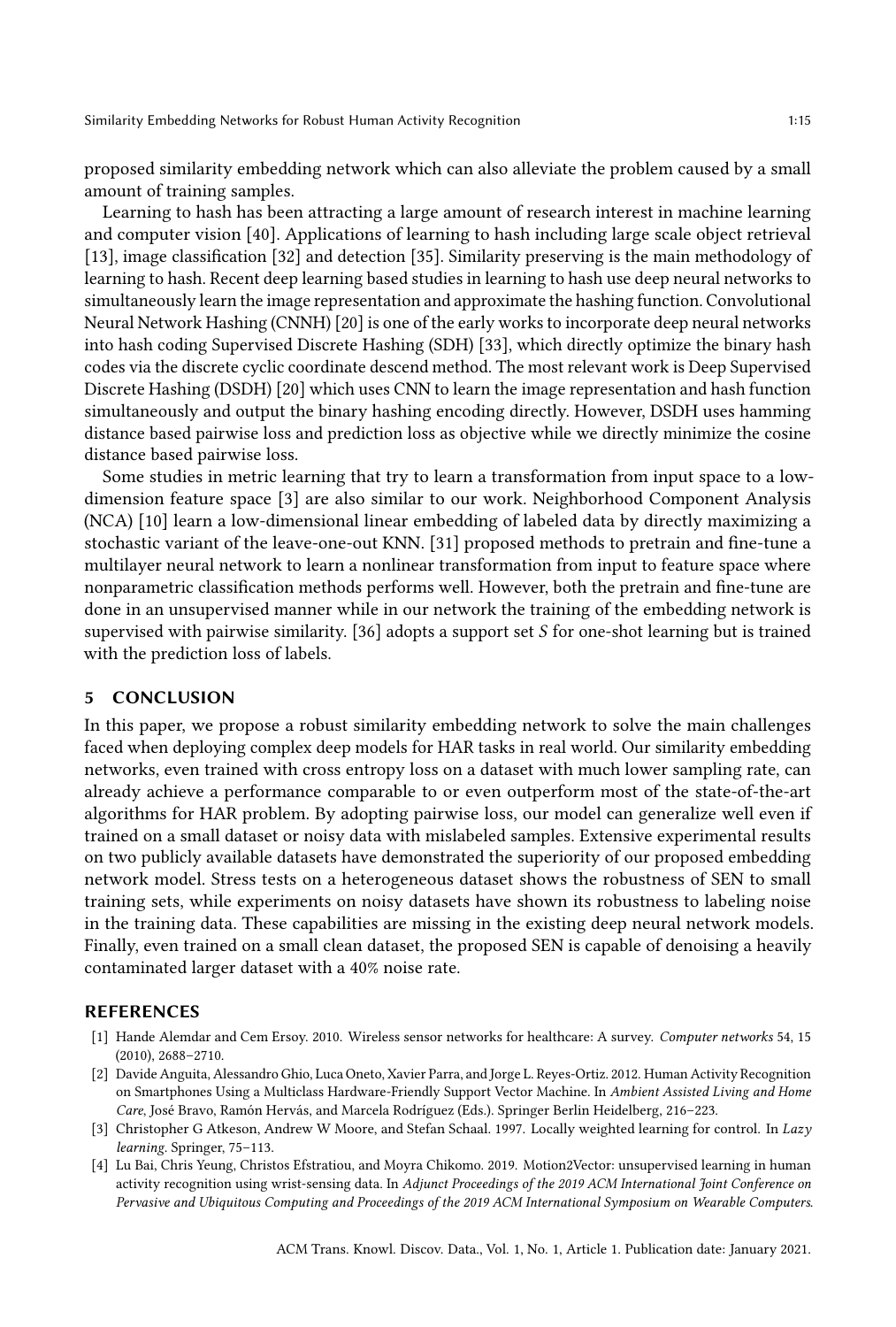537–542.

- <span id="page-15-9"></span>[5] Sourav Bhattacharya and Nicholas D Lane. 2016. From smart to deep: Robust activity recognition on smartwatches using deep learning. In Pervasive Computing and Communication Workshops (PerCom Workshops), 2016 IEEE International Conference on. IEEE, 1–6.
- <span id="page-15-15"></span>[6] Sourav Bhattacharya, Petteri Nurmi, Nils Hammerla, and Thomas Plötz. 2014. Using unlabeled data in a sparse-coding framework for human activity recognition. Pervasive and Mobile Computing 15 (2014), 242–262.
- <span id="page-15-5"></span>[7] Andreas Bulling, Ulf Blanke, and Bernt Schiele. 2014. A tutorial on human activity recognition using body-worn inertial sensors. ACM Computing Surveys (CSUR) 46, 3 (2014), 33.
- <span id="page-15-20"></span>[8] Kaixuan Chen, Lina Yao, Dalin Zhang, Xianzhi Wang, Xiaojun Chang, and Feiping Nie. 2019. A semisupervised recurrent convolutional attention model for human activity recognition. IEEE transactions on neural networks and learning systems 31, 5 (2019), 1747–1756.
- <span id="page-15-17"></span>[9] Matteo Gadaleta and Michele Rossi. 2018. Idnet: Smartphone-based gait recognition with convolutional neural networks. Pattern Recognition 74 (2018), 25–37.
- <span id="page-15-22"></span>[10] Jacob Goldberger, Geoffrey E Hinton, Sam T Roweis, and Ruslan R Salakhutdinov. 2005. Neighbourhood components analysis. In Advances in neural information processing systems. 513–520.
- <span id="page-15-14"></span>[11] Nils Y Hammerla, Shane Halloran, and Thomas Plötz. 2016. Deep, Convolutional, and Recurrent Models for Human Activity Recognition Using Wearables. In IJCAI.
- <span id="page-15-2"></span>[12] Shaohan Hu, Hengchang Liu, Lu Su, Hongyan Wang, Tarek F Abdelzaher, Pan Hui, Wei Zheng, Zhiheng Xie, and John A Stankovic. 2014. Towards automatic phone-to-phone communication for vehicular networking applications. In INFOCOM, 2014 Proceedings IEEE. IEEE, 1752–1760.
- <span id="page-15-21"></span>[13] Hervé Jégou, Matthijs Douze, Cordelia Schmid, and Patrick Pérez. 2010. Aggregating local descriptors into a compact image representation. In Computer Vision and Pattern Recognition (CVPR), 2010 IEEE Conference on. IEEE, 3304-3311.
- <span id="page-15-11"></span>[14] Wenchao Jiang and Zhaozheng Yin. 2015. Human activity recognition using wearable sensors by deep convolutional neural networks. In Proceedings of the 23rd ACM international conference on Multimedia. Acm, 1307–1310.
- <span id="page-15-3"></span>[15] Lei Kang, Bozhao Qi, Dan Janecek, and Suman Banerjee. 2015. EcoDrive: A mobile sensing and control system for fuel efficient driving. In Proceedings of the 21st Annual International Conference on Mobile Computing and Networking. ACM, 358–371.
- <span id="page-15-12"></span>[16] Gregory Koch, Richard Zemel, and Ruslan Salakhutdinov. 2015. Siamese neural networks for one-shot image recognition. In ICML Deep Learning Workshop, Vol. 2.
- <span id="page-15-6"></span>[17] Alex Krizhevsky, Ilya Sutskever, and Geoffrey E Hinton. 2012. Imagenet classification with deep convolutional neural networks. In Advances in neural information processing systems. 1097–1105.
- <span id="page-15-18"></span>[18] Nicholas D Lane, Sourav Bhattacharya, Petko Georgiev, Claudio Forlivesi, Lei Jiao, Lorena Qendro, and Fahim Kawsar. 2016. Deepx: A software accelerator for low-power deep learning inference on mobile devices. In Proceedings of the 15th International Conference on Information Processing in Sensor Networks. IEEE Press, 23.
- <span id="page-15-16"></span>[19] Nicholas D Lane, Petko Georgiev, and Lorena Qendro. 2015. DeepEar: robust smartphone audio sensing in unconstrained acoustic environments using deep learning. In Proceedings of the 2015 ACM International Joint Conference on Pervasive and Ubiquitous Computing. ACM, 283–294.
- <span id="page-15-13"></span>[20] Qi Li, Zhenan Sun, Ran He, and Tieniu Tan. 2017. Deep supervised discrete hashing. In Advances in Neural Information Processing Systems. 2482–2491.
- <span id="page-15-1"></span>[21] Tianxing Li, Chuankai An, Zhao Tian, Andrew T Campbell, and Xia Zhou. 2015. Human sensing using visible light communication. In Proceedings of the 21st Annual International Conference on Mobile Computing and Networking. ACM, 331–344.
- <span id="page-15-19"></span>[22] Robert LiKamWa, Yunhui Hou, Julian Gao, Mia Polansky, and Lin Zhong. 2016. RedEye: analog ConvNet image sensor architecture for continuous mobile vision. In ACM SIGARCH Computer Architecture News, Vol. 44. IEEE Press, 255–266.
- <span id="page-15-7"></span>[23] Bang Liu, Ting Zhang, Fred X Han, Di Niu, Kunfeng Lai, and Yu Xu. 2018. Matching Natural Language Sentences with Hierarchical Sentence Factorization. In Proceedings of the 2018 World Wide Web Conference on World Wide Web. International World Wide Web Conferences Steering Committee, 1237–1246.
- <span id="page-15-8"></span>[24] Tomáš Mikolov, Martin Karafiát, Lukáš Burget, Jan Černocky, and Sanjeev Khudanpur. 2010. Recurrent neural network ` based language model. In Eleventh Annual Conference of the International Speech Communication Association.
- <span id="page-15-0"></span>[25] Emiliano Miluzzo, Alexander Varshavsky, Suhrid Balakrishnan, and Romit Roy Choudhury. 2012. Tapprints: your finger taps have fingerprints. In Proceedings of the 10th international conference on Mobile systems, applications, and services. ACm, 323–336.
- <span id="page-15-4"></span>[26] Tomáš Peterek, Marek Penhaker, Petr Gajdoš, and Pavel Dohnálek. 2014. Comparison of Classification Algorithms for Physical Activity Recognition. In Innovations in Bio-inspired Computing and Applications, Ajith Abraham, Pavel Krömer, and Václav Snášel (Eds.). Springer International Publishing, Cham, 123–131.
- <span id="page-15-10"></span>[27] Valentin Radu, Nicholas D Lane, Sourav Bhattacharya, Cecilia Mascolo, Mahesh K Marina, and Fahim Kawsar. 2016. Towards multimodal deep learning for activity recognition on mobile devices. In Proceedings of the 2016 ACM International